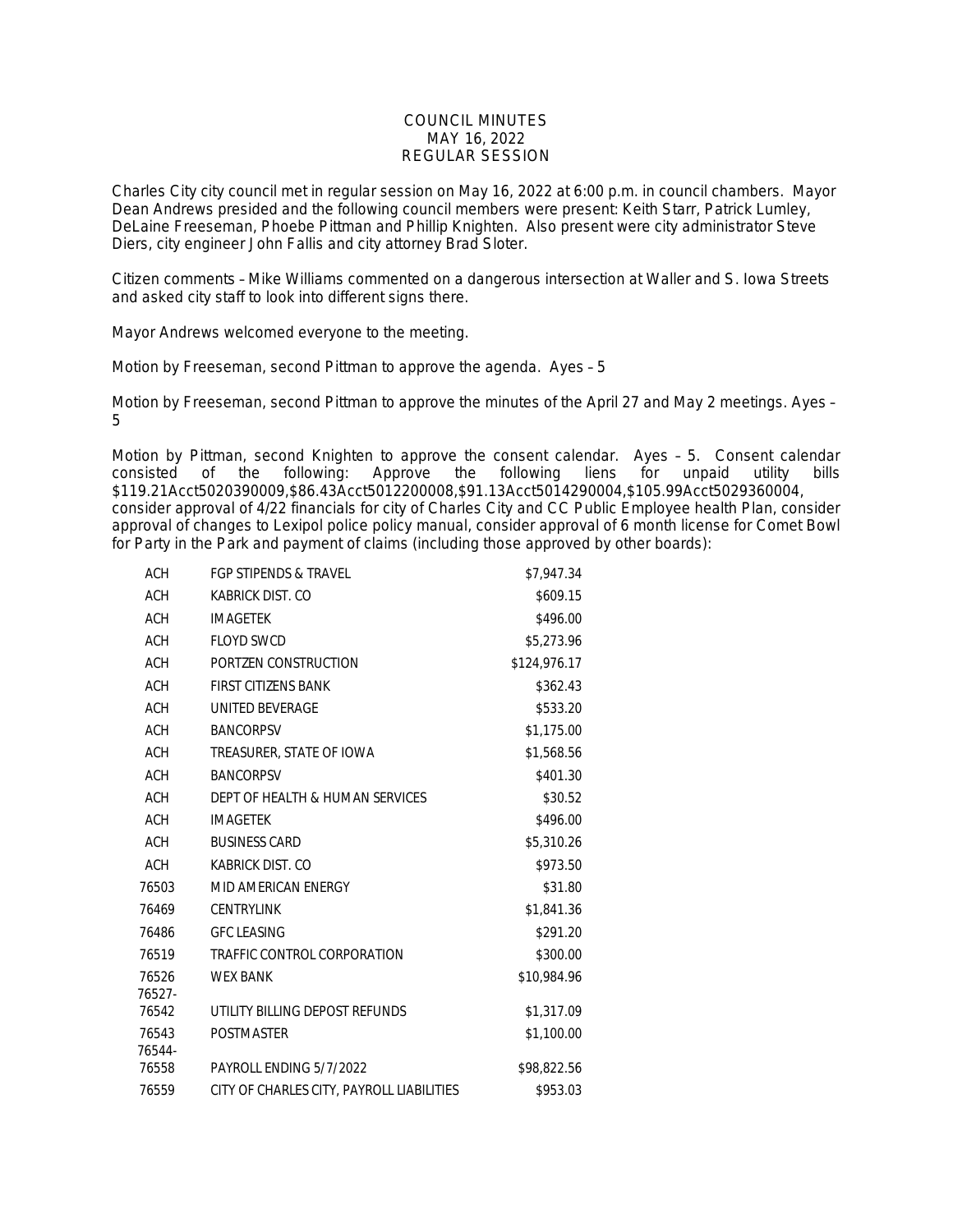| 76560      | CC PUBLIC EMP HEALTH PLAN                                        | *VOID       |
|------------|------------------------------------------------------------------|-------------|
| 76561      | CC PUBLIC EMP HEALTH PLAN                                        | \$10,034.50 |
| ACH        | COLLECTION SERVICE, PAYROLL LIABILITIES                          | \$60.00     |
| <b>ACH</b> | EFTPS, PAYROLL LIABILITIES<br>EMC NATIONAL LIFE-SUPPLEM, PAYROLL | \$26,539.09 |
| 76562      | <b>LIABILITIES</b><br>FAMILY COMM. CREDIT UNION, PAYROLL         | \$6.00      |
| ACH        | <b>LIABILTIES</b>                                                | \$1,683.00  |
| <b>ACH</b> | ICMA, PAYROLL LIABILITIES                                        | \$2,566.51  |
| 76563      | NOAH, SMITH, SCHUKNECHT & SL                                     | \$9,534.40  |
| 76564      | ACUSHNET COMPANY                                                 | \$269.22    |
| 76565      | AGING SERVICES COALITION N                                       | \$50.00     |
| 76566      | AHLERS & COONEY PC                                               | \$1,130.00  |
| 76567      | AMAZON CAPITAL SERVICES                                          | \$27.90     |
| 76568      | AMERICAN MEDICAL RESPONSE                                        | \$7,291.67  |
| 76569      | AMI GLOBAL LLC                                                   | \$320.00    |
| 76570      | ASBESTROL INC                                                    | \$674.45    |
| 76571      | <b>BROWN SUPPLY CO</b>                                           | \$1,842.14  |
| 76572      | <b>BRUCELLI ADVERTISING INC</b>                                  | \$1,596.34  |
| 76573      | BRUENING ROCK PRODUCTS INC                                       | \$11,671.10 |
| 76574      | CALHOUN-BURNS & ASSOCIATES                                       | \$1,662.80  |
| 76575      | CARQUEST AUTO PARTS                                              | *VOID       |
| 76576      | <b>CARQUEST AUTO PARTS</b>                                       | \$937.39    |
| 76577      | <b>CENTRAL LOCK &amp; SECURITY</b>                               | \$3,279.00  |
| 76578      | <b>CHARLES CITY ELECTRONICS</b>                                  | \$2.00      |
| 76579      | <b>CHARLES CITY PRESS INC</b>                                    | \$1,528.64  |
| 76580      | <b>CINTAS</b>                                                    | \$156.91    |
| 76581      | CINTAS CORPORATION                                               | \$45.15     |
| 76582      | <b>CITY OF CHARLES CITY</b>                                      | \$1,200.00  |
| 76583      | <b>CLEAR LAKE SANITARY DISTRI</b>                                | \$186.00    |
| 76584      | <b>COMET BOWL</b>                                                | \$17.25     |
| 76585      | TRENT PARKER / COMPUTER PA                                       | \$250.00    |
| 76586      | CROELL INC                                                       | \$228.90    |
| 76587      | <b>D&amp;K PRODUCTS</b>                                          | \$11,746.87 |
| 76588      | <b>DEAN ANDREWS</b>                                              | \$17.00     |
| 76589      | DORSEY & WHITNEY LLP                                             | \$18,586.00 |
| 76590      | DOUBLE Z GARAGE DOORS LLC                                        | \$3,283.91  |
| 76591      | EMERGENCY APPARATUS MAINT                                        | \$3,423.25  |
| 76592      | ESS BROTHERS AND SONS INC                                        | \$1,065.00  |
| 76593      | <b>FAREWAY STORE</b>                                             | \$712.99    |
| 76594      | <b>FARMERS NEW AG LLC</b>                                        | \$44.64     |
| 76595      | <b>FLOYD COUNTY RECORDER</b>                                     | \$17.00     |
| 76596      | <b>GHD SERVICES INC</b>                                          | \$2,181.72  |
| 76597      | <b>GRAINGER</b>                                                  | \$765.34    |
| 76598      | <b>HACH COMPANY</b>                                              | \$233.52    |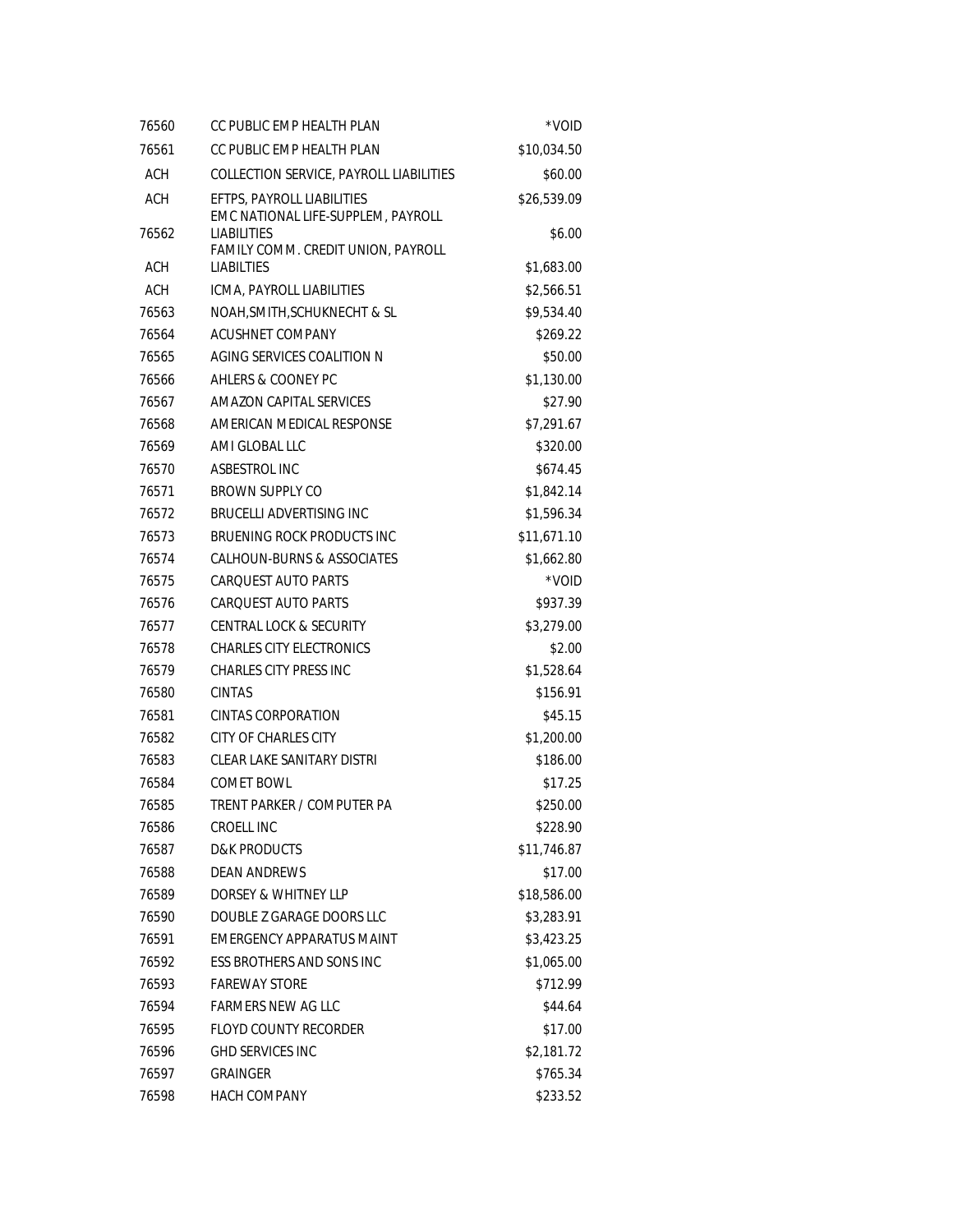| 76599 | <b>HAWKINS INC</b>           | \$1,692.50  |
|-------|------------------------------|-------------|
| 76600 | HEARTLAND ASPHALT INC        | \$413.70    |
| 76601 | HENKEL CONSTRUCTION COMPAN   | \$8,130.48  |
| 76602 | <b>HERRON'S BAND BOX INC</b> | \$493.00    |
| 76603 | <b>HEWETT WHOLESALE</b>      | \$589.30    |
| 76604 | HOLIDAY INN DES MOINES AIR   | \$234.17    |
| 76605 | JOHNSTON HY-VEE              | \$4,242.24  |
| 76606 | <b>IOWA CODIFICATION INC</b> | \$49.00     |
| 76607 | <b>IOWA DNR</b>              | \$385.00    |
| 76608 | <b>IOWA ONE CALL</b>         | \$59.10     |
| 76609 | IOWA SOYBEAN ASSOCIATION     | \$1,833.32  |
| 76610 | IOWA TITLE & REALTY CO       | \$453.00    |
| 76611 | <b>ISSDA</b>                 | \$75.00     |
| 76612 | <b>JEAN BOLEY</b>            | \$123.63    |
| 76613 | JENDRO SANITATION SERVICES   | \$52,062.61 |
| 76614 | JENDRO SANITATION SERVICES   | \$274.89    |
| 76615 | <b>JENNIFER LANTZ</b>        | \$182.40    |
| 76616 | JOHN DEERE FINANCIAL         | *VOID       |
| 76617 | JOHN DEERE FINANCIAL         | \$1,646.17  |
| 76618 | <b>JONAH DEVORE</b>          | \$30.00     |
| 76619 | <b>JOSE NOE FLORES</b>       | \$120.00    |
| 76620 | KENTUCKY RIDGE ASSISTED LI   | \$97.50     |
| 76621 | L&J INDUSTRIES INC           | \$70.00     |
| 76622 | LESSIN SUPPLY COMPANY        | \$123.57    |
| 76623 | LESSIN SUPPLY COMPANY        | *VOID       |
| 76624 | LESSIN SUPPLY COMPANY        | \$1,425.76  |
| 76625 | MAIN STREET CHARLES CITY     | \$4,450.00  |
| 76626 | MC <sub>2</sub> INC          | \$15.64     |
| 76627 | <b>MEDIACOM</b>              | \$90.06     |
| 76628 | MERCYONE OCCUPATIONAL HEAL   | \$3,648.00  |
| 76629 | MERRITT COMPUTER SERVICE I   | \$3,011.00  |
| 76630 | MICK GAGE PLUMBING & HEATI   | \$170.00    |
| 76631 | MICK GAGE PLUMBING & HEATI   | \$224.01    |
| 76632 | MIKE'S C&O TIRE INC          | \$295.90    |
| 76633 | MISSISSIPPI LIME COMPANY     | \$8,136.49  |
| 76634 | MTI DISTRIBUTING INC         | \$185.32    |
| 76635 | NEB-IA INDUSTRIAL FASTENER   | \$484.56    |
| 76636 | NEWBAUER INC                 | \$144.75    |
| 76637 | NEWBAUER INC                 | \$279.00    |
| 76638 | NOAH, SMITH, SCHUKNECHT & SL | \$2,186.00  |
| 76639 | PERRY NOVAK ELECTRIC INC     | \$1,493.93  |
| 76640 | PERRY NOVAK ELECTRIC INC     | \$1,041.62  |
| 76641 | <b>POSTMASTER</b>            | \$1,100.00  |
| 76642 | RILEY'S INC                  | \$207.55    |
|       |                              |             |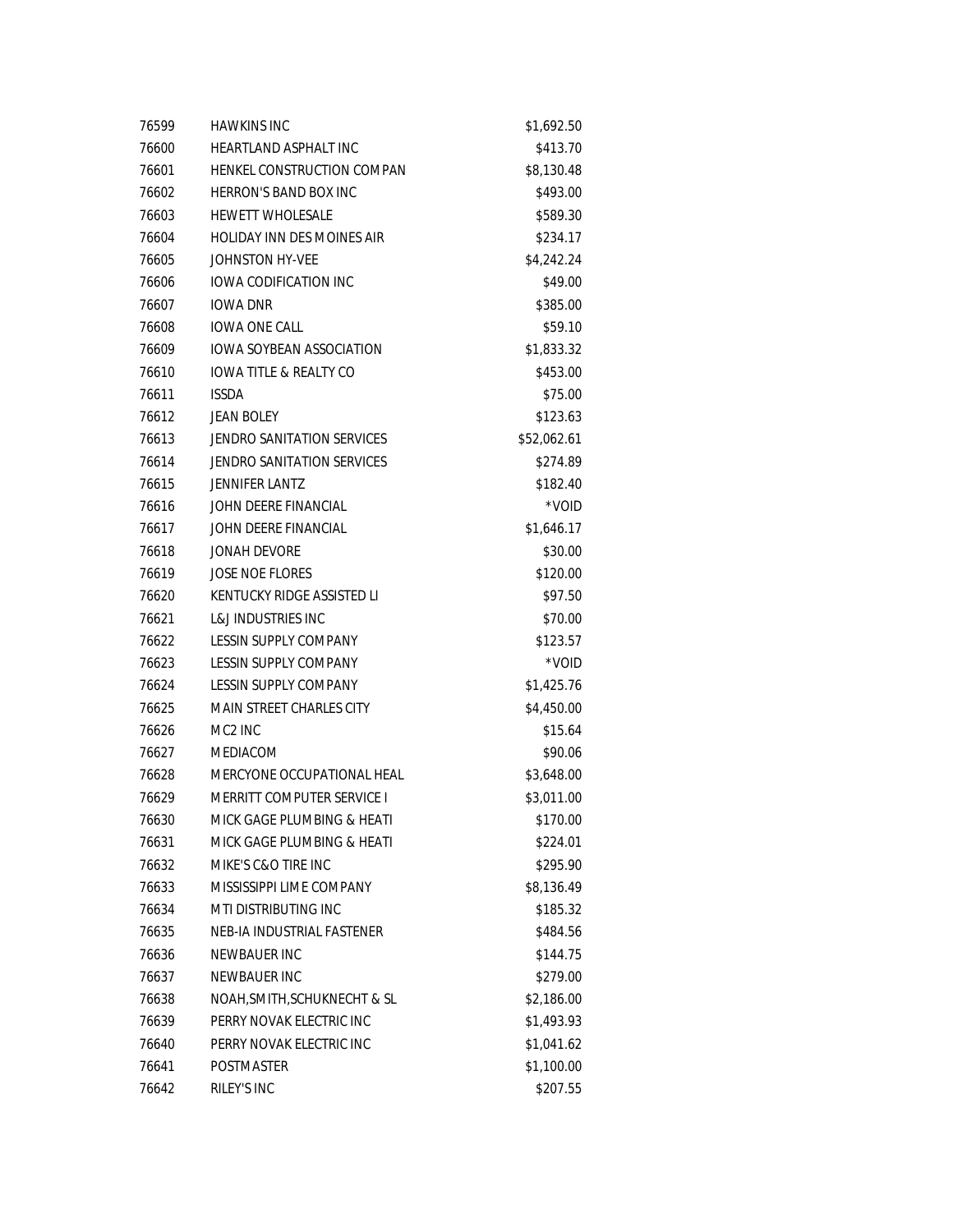| 76643 | SCHUETH ACE HARDWARE       | *VOID      |
|-------|----------------------------|------------|
| 76644 | SCHUETH ACE HARDWARE       | \$596.73   |
| 76645 | SECRETARY OF STATE         | \$60.00    |
| 76646 | SHORT ELLIOTT HENDRICKSON  | \$3,548.90 |
| 76647 | SHERWIN-WILLIAMS CO        | \$724.97   |
| 76648 | SJE RHOMBUS                | \$1,250.00 |
| 76649 | SOPHIE BONNSTETTER         | \$60.00    |
| 76650 | STELLAR TRUCK & TRAILER    | \$2,520.00 |
| 76651 | STEWART M DALTON           | \$240.00   |
| 76652 | SUPERIOR LUMBER INC        | \$72.78    |
| 76653 | SUPERIOR WELDING SUPPLY CO | \$85.00    |
| 76654 | <b>TAPCO</b>               | \$299.80   |
| 76655 | TERRACON CONSULTANTS INC   | \$1,489.50 |
| 76656 | <b>TITUS LOCK SERVICES</b> | \$654.74   |
| 76657 | TRIUMPH SURPLUS LLC        | \$20.55    |
| 76658 | UNIOUE COUNTRY STORE       | \$20.00    |
| 76659 | USA BLUEBOOK               | \$2,231.73 |
| 76660 | UTILITY EQUIPMENT COMPANY  | \$1,344.87 |
| 76661 | VAN METER INC              | \$1,480.00 |
| 76662 | WISCONSIN INDEPENDENT NETW | \$1,200.00 |
| 76663 | YOUNG CONSTRUCTION LTD     | \$739.87   |

TOTALS: \$513,272.60 April Receipts – Gen-934120.40;P/R C/I – 29.76;H/M-144.90;RAGBRAI .07;P/R PurchRes-1076.38;RUT-110624.72;EmpBen-432173.07;CVTC-18086.44;Emerg-25020.26;OptTx-70479.67;TIF-236616.02;AmerResc-696.19;LibrTr-51.85;FGP-34450.16;PubHous-77257.21;Sect8-83751.54;Cable-14498.33;DebtServ-176777.89;SWIndust-100000.00;IPC 145922.85;WasteFnd-56373.59;Transit-33198.49;SWU-16276.19;FireExt-620.00 AprilDisbursements-Gen-454147.33;SafetyEd-1320.95;RUT-76889.30;EmpBen-219447.01;CVTC-33115.33;AmerRes- -13302.98;LibrTr-1600.59;FGP-37804.74;PubHous-116519.18;Sect8- 68593.89;CWBridge-8100.20;FibertoHome-1357.19;IPC-6798.54;Water-155026.03;ClearWell-57715.00;Sewer-126613.67;WWTP-231378.03;WasteFnd-59862.68;Transit-38105.63;SWU-2334.17;FireExt-390.02

Mayor Andrews recommended re appointing Robin Macomber and Bruce Hovden to the planning and zoning commission. Motion by Knighten, second Pittman to approve. Ayes – 5 Mary Mooberry was present to request a proclamation for Poppy Day in Charles City for May 27. Motion by Freeseman, second Pittman to approve the proclamation. Ayes – 5. Carol Frye, from the historic preservation commission, was present to request a proclamation for National Historic preservation week.

Street closures for RAGBRAI were reviewed. The route coming in on Hwy 14 will have the side streets intersections closed for most of the day on July 28 and the route going out of town on Clark Street the next day will have those side street intersections closed early that morning. The following streets will be closed on July 28: Main Street from Gilbert to Blunt St, Jackson from Riverside to Blunt, Riverside from Main to Jackson, Clark from Jackson to Main, Kelly from Jackson to Main and Blunt from Jackson to Main. Motion by Pittman, second Lumley to approve these street closures for RAGBRAI. Ayes – 5

A request for street closures for farmer's market has been submitted from Main Street Charles City. They are requesting that Blunt Street next to Central Park be closed from 2:30 to 6:30 on Wednesdays and 8:00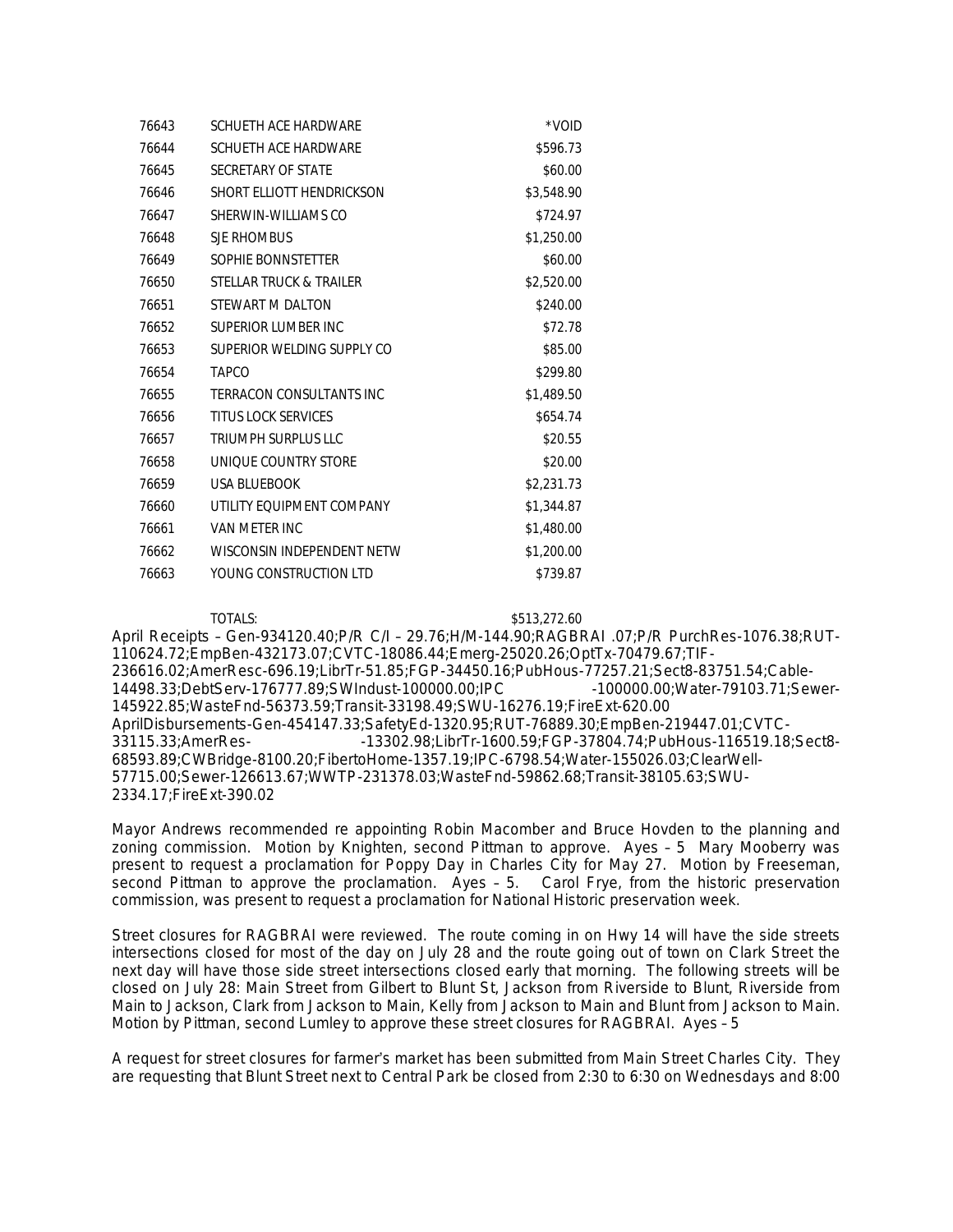a.m. to 12:30 p.m. on Saturdays until October 15. Motion by Freeseman, second Pittman to approve the request. Ayes – 5

Mayor Andrews opened the public hearing on the FY22 budget amendment. Affidavit of publication dated 5/6/22 was informally filed. Mayor Andrews asked for written comments. There being none, he then asked for oral comments. There were none. Motion by Freeseman, second Pittman to close the hearing. Ayes – 5. A budget amendment is required anytime spending goes over in any function. There are several reasons for the amendment this year, including timing changes for projects, receipt/disbursement for various grants, payments on the WRRF project that won't be paid for loan proceeds until after June 30, storm damage repairs and ambulance bay remodel costs. Council member Pittman introduced Resolution 59-22 entitled, "RESOLUTION AMENDING THE CURRENT BUDGET FOR THE FISCAL YEAR ENDING JUNE 30, 2022" and moved for adoption. Second to adopt Lumley. Resolution duly passed on roll call vote as follows: Ayes – Starr, Lumley, Freeseman, Pittman, Knighten. Nays – none

The clear well project was discussed. This project will add an additional one million gallons of additional water storage near the water plant. Utilizing this storage will allow the plant to be more optimally operated and will save wear and tear on equipment without all of the stops and starts it has currently. The biggest cost saving will be on the lower amounts of lime we will need, which will be an approximate \$15,000 savings. Council member Lumley introduced Resolution 60-22 entitled, "RESOLUTION SETTING PUBLIC HEARING ON PROPOSED PLANS, SPECIFICATIONS, FORM OF CONTRACT AND ESTIMATE OF CONSTRUCTION COST FOR CLEAR WELL PROJECT AND ORDERING THE ADVERTISEMENT FOR BIDS" and moved for adoption. Second to adopt Pittman. Resolution duly passed on roll call vote as follows: Ayes – Starr, Lumley, Freeseman, Pittman, Knighten. Nays – none.

The WRRF project is in need of a change order. This change order covers several items including Gilbert St. hoist base revision, upsizing a sanitary sewer drain, stainless steel fitting fabrication for pump, raw wastewater pump cable routing and connection and EQ manhole cover. The amount of the order is an increase in the contract price of \$63,311.72. Council member Freeseman introduced Resolution 61-22 entitled, "RESOLUTION APPROVING CHANGE/EXTRA WORK ORDER #8 FOR WATER RESOURCE AND RECOVERY FACILITY PROJECT, CHARLES CITY, IOWA" and moved for adoption. Second to adopt Pittman. Resolution duly passed on roll call vote as follows: Ayes – Starr, Lumley, Freeseman, Pittman, Knighten. Nays – none

Our septage price has remained at \$.03/gallon for over 20 years and the cost to process this type of waste is \$.18/gallon, according to a study done by the city of New Hampton. Septage from porta potties costs even more to process. After this discussion at the last planning session, consensus of council was to increase our fee to \$.25/gallon immediately and that is how the resolution has been drafted. Council member Knighten introduced Resolution 62-22 entitled, "RESOLUTION APPROVING INCREASE IN CHARGES FOR ACCEPTING SEPTAGE" and moved for adoption. Second to adopt Pittman. Resolution duly passed on roll call vote as follows: Ayes – Starr, Lumley, Freeseman, Pittman, Knighten. Nays – none

Property located at 515 6<sup>th</sup> Avenue has been abandoned. The owner has passed away and no next of kin have stepped forward to take possession of the property. It is starting to become a nuisance so the city used the 657A process to purchase this property. We would now like to sell this property by sealed bid. Deadline for bid submittal is 5/30/22 and one condition of the sale is that the new owner will abate the nuisance. A minimum bid of \$12,000 will be required. The city will be giving a quit claim deed to the new owner. Council member Pittman introduced Resolution 63-22 entitled, "RESOLUTION APPROVING NOTICE OF REQUEST FOR BIDS FOR PROPERTY LOCATED AT 515 6<sup>TH</sup> AVENUE" and moved for adoption. Second to adopt Freeseman. Resolution duly passed on roll call vote as follows: Ayes – Starr, Lumley, Freeseman, Pittman, Knighten. Nays – none.

Water/street superintendent Cory Spieker was present to discuss a software program for asset management from Utility Cloud. This software would track all of the city's assets, including water/sewer mains and equipment showing any repairs done and when the item may need to be replaced. It will integrate with our current GIS system. If we would happen to leave this company, we would keep all of our data. This is a three year contract for a price of \$58,500. Council member Pittman introduced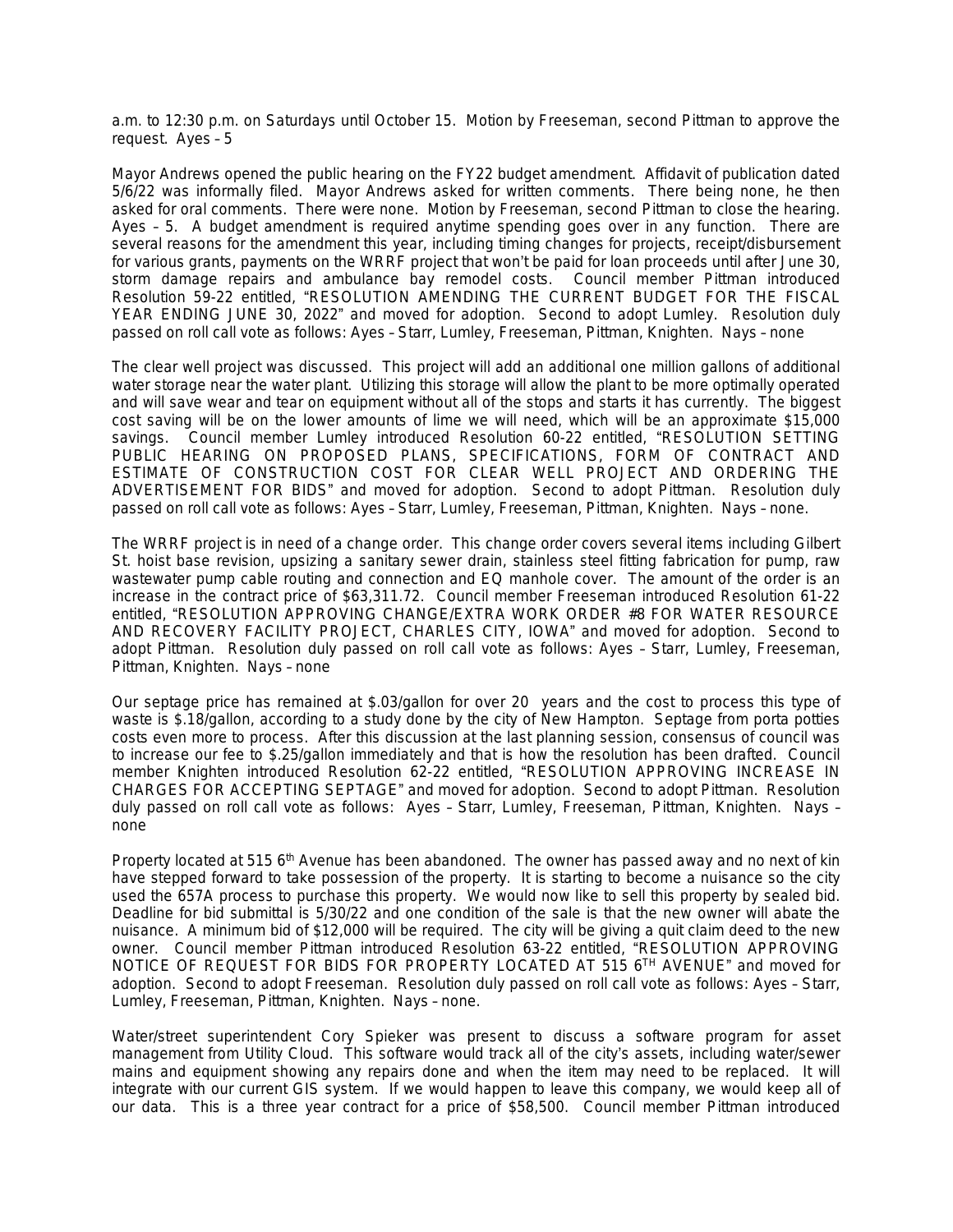Resolution 64-22 entitled, "RESOLUTION APPROVING PURCHASE OF ASSET MANAGEMENT SOFTWARE" and moved for adoption. Second to adopt Freeseman. Resolution duly passed on roll call vote as follows: Ayes – Starr, Lumley, Freeseman, Pittman, Knighten. Nays – none.

There is a property at 201 Oliver Street that had a house fire in the fall of 2021. As per state law, that insurance company has held a reserve that the city can access in the event this structure is not either demolished or repaired. This reserve is available for a limited time to the city. The owner has been approached Dennis Tynan to purchase the house and rehab it. Since the time limit for the reserve account is June, staff is proposing entering an agreement with the purchaser to give the city \$10,000 to replace the reserve amount from the insurance company. The city will hold this money for a certain period and if the house is not completed by that deadline, the city would keep this money and use it to demolish the house and disconnect the utilities. If Tynan either demolishes or rehabs the house by the deadline, then the city will give this reserve back to him. City attorney Brad Sloter has drafted an agreement for this arrangement with Tynan. Council member Freeseman introduced Resolution 65-22 entitled, "RESOLUTION APPROVING AGREEMENT FOR DEMOLITION RESERVE" and moved for adoption. Second to adopt Pittman. Resolution duly passed on roll call vote as follows: Ayes – Starr, Lumley, Freeseman, Pittman, Knighten. Nays – none.

Our police department has been reaching out to area law enforcement agencies to recruit extra help with RAGBRAI here on July 28. One of those agencies has requested a memorandum of understanding for providing officers and one has been drafted by city attorney Brad Sloter. RAGBRAI committee will reimburse the cities for their officer's wages while being here. Council member Freeseman introduced Resolution 66-22 entitled, "RESOLUTION APPROVING MEMORANDUM OF UNDERSTANDING FOR EXTRA RAGBRAI LAW ENFORCEMENT" and moved for adoption. Second to adopt Pittman. Resolution duly passed on roll call vote as follows: Ayes – Starr, Lumley, Freeseman, Pittman, Knighten. Nays – none.

US Cellular has reached out to the city to use one of the parking lots for a temporary cell tower for RAGBRAI to help with the large volume of calls they will be experiencing that day. The parking lot area directly south of the NIACC center has been chosen for this lease. It will start July 18 and go through August 5. It is very likely that entire length will not be necessary but they wanted to be sure. The amount of the lease will be \$500. Council member Freeseman introduced Resolution 67-22 entitled, Council member Freeseman introduced Resolution 67-22 entitled, "RESOLUTION APPROVING A LEASE AGREEMENT BETWEEN US CELLULAR AND THE CITY OF CHARLES CITY FOR USEOF PUBLIC PARKING LOT" and moved for adoption. Second to adopt Pittman. Resolution duly passed on roll call vote as follows: Ayes – Starr, Lumley, Freeseman, Pittman, Knighten. Nays – none.

The city has requested quotes to demolish three houses they have purchased. They are located at 1709 Indiana Avenue, 1800 Rolfing Street and 607 S. Johnson. Four quotes were received with Kamm Excavating being low at \$29,540.00. Engineer's estimate for this project was \$47,000. This work will be done this summer. Council member Freeseman introduced Resolution 68-22 entitled, "RESOLUTION ACCEPTING QUOTE FOR THE 2022 HOUSE DEMOLITION PROJECT" and moved for adoption. Second to adopt Pittman. Resolution duly passed on roll call vote as follows: Ayes – Starr, Lumley, Freeseman, Pittman, Knighten. Nays – none.

Pay estimate #31 in the amount of \$124,976.17 has been received for the WRRF project. Fox Engineering has reviewed this and is recommending payment. Council member Pittman introduced Resolution 69-22 entitled, "RESOLUTION APPROVING PAY ESTIMATE #31 FOR WATER RESOURCE RECOVERY FACILITY PROJECT" and moved for adoption. Second to adopt Freeseman. Resolution duly passed on roll call vote as follows: Ayes – Starr, Lumley, Freeseman, Pittman, Knighten. Nays – none. City engineer Fallis commented that we will likely reduce the retainage we have kept and pay some out, probably with the next pay estimate. This is required by state law to reduce retainage on very large projects.

City clerk O'Donnell stated that the next meeting will be a planning session on May 23 at 6:00 p.m. City hall will be closed on Monday, May 30 for Memorial Day.